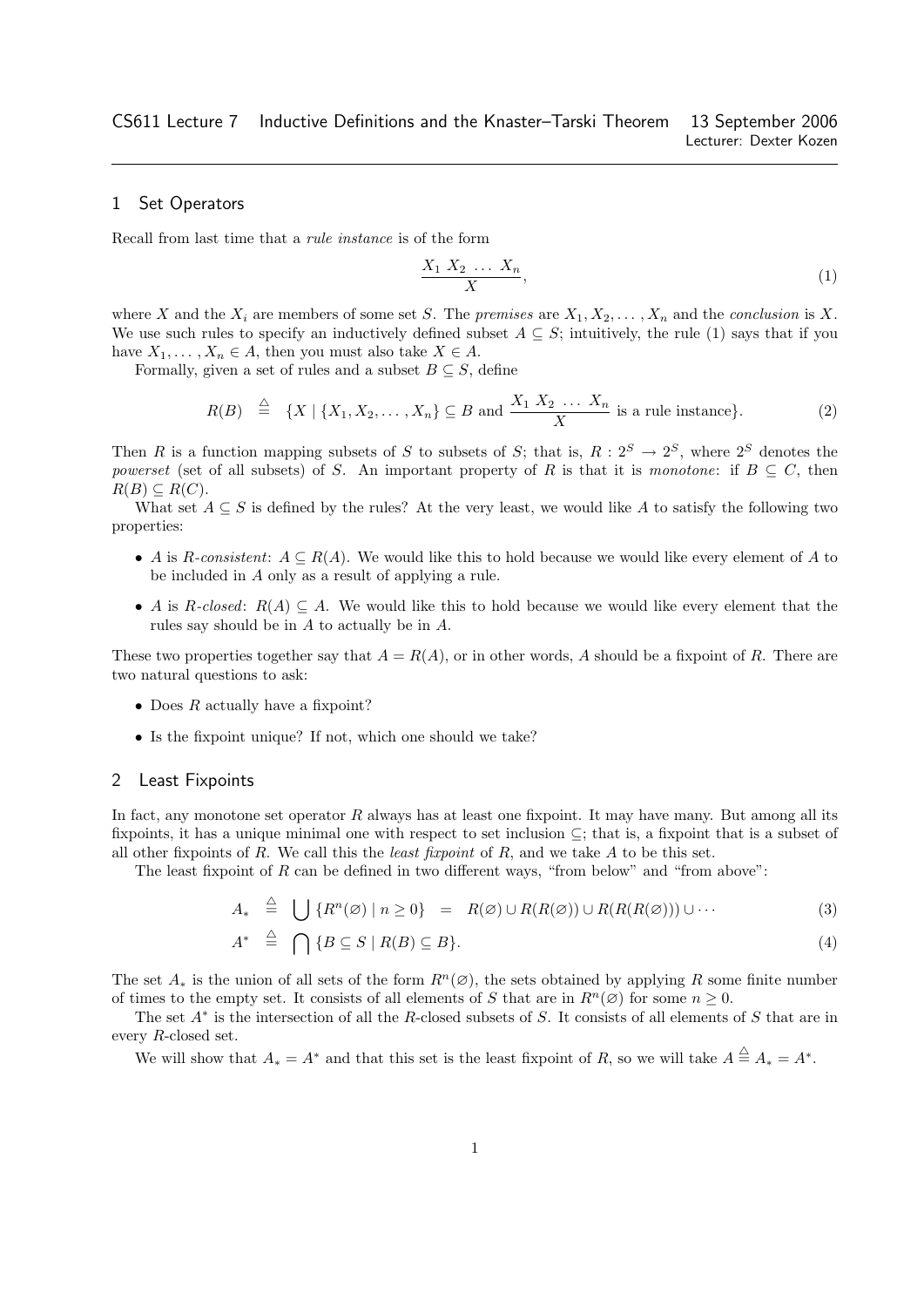## 3 The Knaster–Tarski Theorem

The fact that  $A_* = A^*$  is a special case of a more general theorem called the Knaster–Tarski theorem. It states that any monotone set operator  $R$  has a unique least fixpoint, and that this fixpoint can be obtained either "from below" by iteratively applying  $R$  to the empty set, or "from above" by taking the intersection of all R-closed sets.

For general monotone operators  $R$ , the "from below" construction may require iteration through transfinite ordinals. However, the operators  $R$  defined from rule systems as described above are *chain-continuous* (definition below). This is a stronger property than monotonicity. It guarantees that the "from below" construction converges to a fixpoint after only  $\omega$  steps, where  $\omega$  is the first transfinite ordinal.

#### 3.1 Monotone, Continuous, and Finitary Operators

A set operator  $R: 2^S \to 2^S$  is said to be

- monotone if  $B \subseteq C$  implies  $R(B) \subseteq R(C)$ ;
- *chain-continuous* if for any chain of sets  $C$ ,

$$
R(\bigcup \mathcal{C}) = \bigcup \{ R(B) \mid B \in \mathcal{C} \}
$$

(a chain is a set C of subsets of S that is linearly ordered by the set inclusion relation  $\subseteq$ ; that is, for all  $B, C \in \mathcal{C}$ , either  $B \subseteq C$  or  $C \subseteq B$ );

• finitary if for any set C, the value of  $R(C)$  is determined by the values of  $R(B)$  for finite subsets  $B \subseteq C$ in the following sense:

$$
R(C) = \bigcup \{ R(B) \mid B \subseteq C, B \text{ finite} \}.
$$

One can show

- 1. every rule-based operator of the form (2) is finitary;
- 2. every finitary operator is chain-continuous (in fact, the converse holds as well);
- 3. every chain-continuous operator is monotone.

The proofs of 1, 2, and 3 are fairly straightforward and we will leave them as exercises. The converse of 2 requires transfinite induction and is more difficult.

### 3.2 Proof of the Knaster–Tarski Theorem for Chain-Continuous Operators

Let us prove the Knaster–Tarski theorem in the special case of chain-continuous operators, which will allow us to avoid introducing transfinite ordinals (not that they are not worth introducing!), and that is all we need to handle rule-based inductive definitions.

**Theorem (Knaster–Tarski)** Let  $R: 2^S \to 2^S$  be a chain-continuous set operator, and let  $A_*$  and  $A^*$  be defined as in (3) and (4), respectively. Then  $A_* = A^*$ , and this set is the  $\subseteq$ -least fixpoint of R.

Proof. The theorem follows from two observations:

- (i) For every n and every R-closed set B,  $R<sup>n</sup>(\emptyset) \subseteq B$ . This can be proved by induction on n. It follows that  $A_* \subseteq A^*$ .
- (ii)  $A_*$  is a fixpoint of R, thus is R-closed. Since  $A^*$  is contained in all R-closed sets,  $A^* \subseteq A_*$ .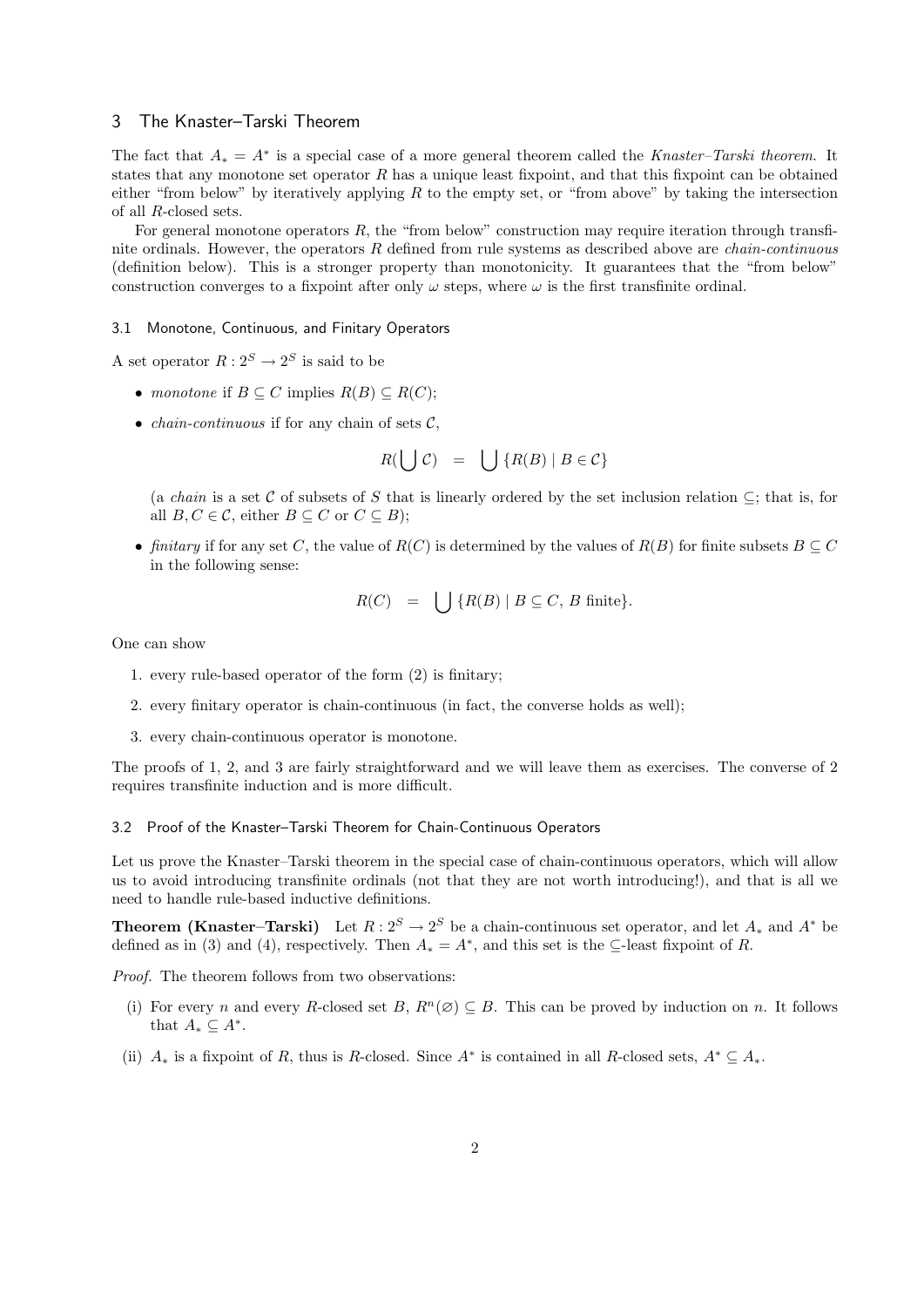For (i), let B be an R-closed set. We proceed by induction on n. The basis for  $n = 0$  is  $\emptyset \subseteq B$ , which is trivially true. Now suppose  $R^n(\emptyset) \subseteq B$ . We have

$$
R^{n+1}(\varnothing) = R(R^n(\varnothing))
$$
  
\n
$$
\subseteq R(B) \text{ by the induction hypothesis and monotonicity}
$$
  
\n
$$
\subseteq B \text{ since } B \text{ is } R\text{-closed.}
$$

We conclude that for all n and all R-closed sets B,  $R^n(\emptyset) \subseteq B$ , therefore

$$
A_* = \bigcup \{ R^n(\varnothing) \mid n \ge 0 \} \subseteq \bigcap \{ B \subseteq S \mid R(B) \subseteq B \} = A^*.
$$

For (ii), we want to show that  $R(A_*) = A_*$ . It can be proved by induction on n that the sets  $R^n(\emptyset)$ form a chain:

$$
\varnothing \subseteq R(\varnothing) \subseteq R^2(\varnothing) \subseteq R^3(\varnothing) \subseteq \cdots
$$

We have  $\emptyset \subseteq R(\emptyset)$  trivially, and by monotonicity, if  $R^n(\emptyset) \subseteq R^{n+1}(\emptyset)$ , then

$$
R^{n+1}(\varnothing) = R(R^n(\varnothing)) \subseteq R(R^{n+1}(\varnothing)) = R^{n+2}(\varnothing).
$$

Now by chain-continuity,

$$
R(A_*) = R(\bigcup_{n\geq 0} R^n(\emptyset)) = \bigcup_{n\geq 0} R(R^n(\emptyset)) = \bigcup_{n\geq 0} R^{n+1}(\emptyset) = A_*.
$$

 $\Box$ 

## 4 Rule Induction

Let us use our newfound wisdom on well-founded induction and least fixpoints of monotone maps to prove some properties of the reduction rules.

**Theorem** If  $e \to e'$  under the CBV reduction rules, then  $FV(e') \subseteq FV(e)$ . In other words, CBV reductions cannot introduce any new free variables.

*Proof.* By induction on the CBV derivation of  $e \rightarrow e'$ . There is one case for each CBV rule, corresponding to each way  $e \rightarrow e'$  could be derived.

Case 1: 
$$
\frac{e_1 \to e'_1}{e_1 \ e_2 \to e'_1 \ e_2}
$$
.

We assume that the desired property is true of the premise—this is the induction hypothesis—and we wish to prove under this assumption that it is true for the conclusion. Thus we are assuming that  $FV(e'_1) \subseteq FV(e_1)$ and wish to prove that  $FV(e'_1 \ e_2) \subseteq FV(e_1 \ e_2)$ .

$$
FV(e'_1 \ e_2) = FV(e'_1) \cup FV(e_2) \text{ by the definition of } FV
$$
  
\n
$$
\subseteq FV(e_1) \cup FV(e_2) \text{ by the induction hypothesis}
$$
  
\n
$$
= FV(e_1 \ e_2) \text{ again by the definition of } FV.
$$

Case 2:  $\frac{e_2 \rightarrow e'_2}{v e_2 \rightarrow v e'_2}$ .

This case is similar to Case 1, where now  $e_2 \rightarrow e'_2$  is used in the induction hypothesis.

Case 3:  $\overline{(\lambda x. e)v \rightarrow e\{v/x\}}$ .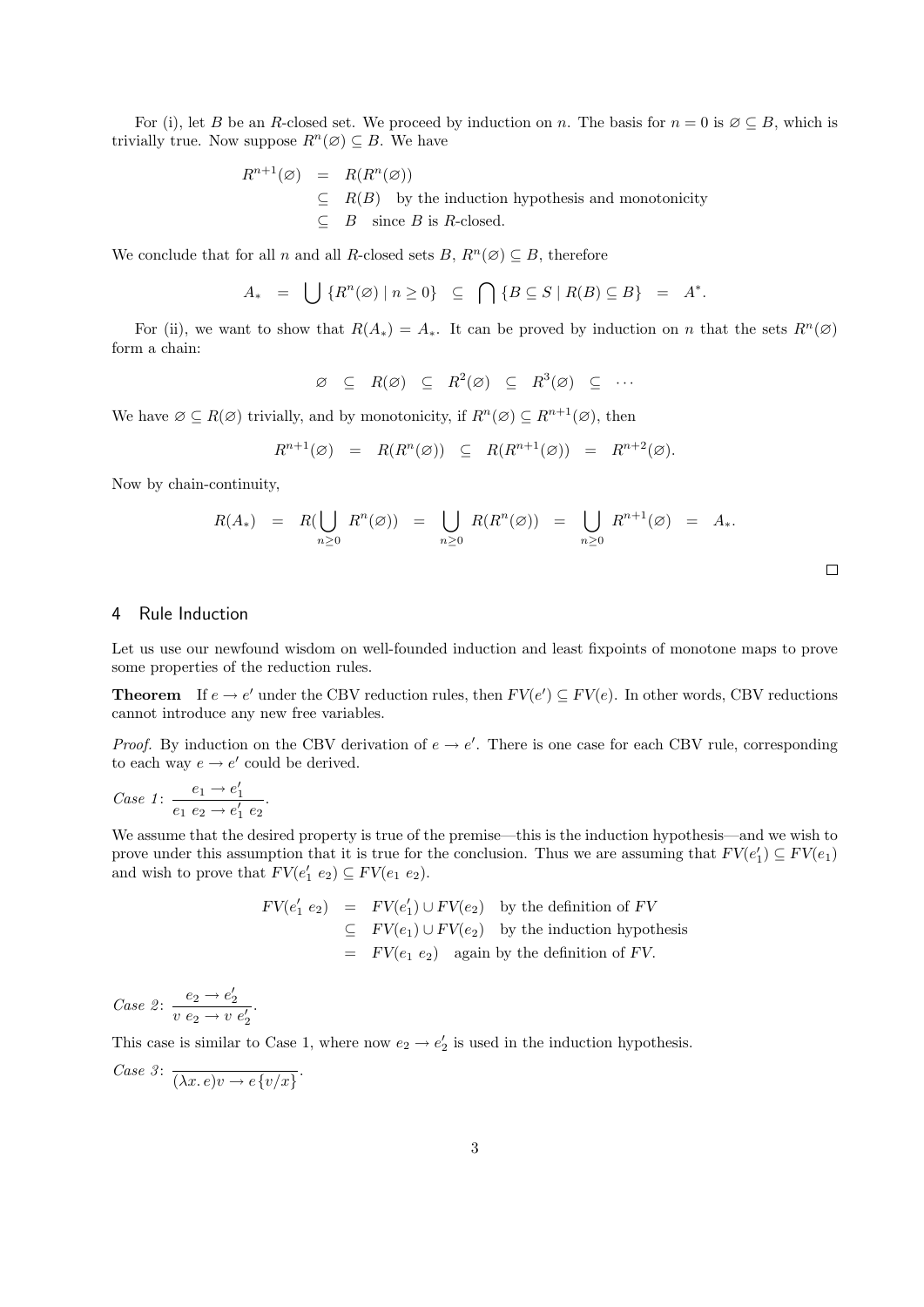There is no induction hypothesis for this case, since there is no premise in the rule; thus this case constitutes the basis of our induction. We wish to show, independently of any inductive assumption, that  $FV(e\{v/x\}) \subseteq$  $FV((\lambda x.\,e)v).$ 

This case requires a lemma, stated below, to show that  $FV(e\{v/x\}) \subseteq (FV(e) - \{x\}) \cup FV(v)$ . Once that is shown, we have

$$
FV(e\{v/x\}) \subseteq (FV(e) - \{x\}) \cup FV(v) \text{ by the lemma to be proved}
$$

$$
= FV(\lambda x. e) \cup FV(v) \text{ by the definition of } FV
$$

$$
= FV((\lambda x. e)v) \text{ again by the definition of } FV.
$$

We have now considered all three rules of derivation for the CBV  $\lambda$ -calculus, so the theorem is proved.  $\Box$ 

**Lemma**  $FV(e \{v/x\}) \subseteq (FV(e) - \{x\}) \cup FV(v)$  (this lemma is used by case 3 in the above theorem).

Proof. By structural induction on e. There is one case for each clause in the definition of the substitution operator. We have assumed previously that values are closed terms, so  $FV(v) = \emptyset$  for any value v; but actually we do not need this for the proof, and we do not assume it.

Case 1:  $e = x$ .

$$
FV(e\{v/x\}) = FV(x\{v/x\})
$$
  
=  $FV(v)$  by the definition of the substitution operator  
=  $(\{x\} - \{x\}) \cup FV(v)$   
=  $(FV(x) - \{x\}) \cup FV(v)$  by the definition of  $FV$   
=  $(FV(e) - \{x\}) \cup FV(v)$ .

Case 2:  $e = y, y \neq x$ .

$$
FV(e\{v/x\}) = FV(y\{v/x\})
$$
  
=  $FV(y)$  by the definition of the substitution operator  
=  $\{y\}$  by the definition of  $FV$   
 $\subseteq (\{y\} - \{x\}) \cup FV(v)$   
=  $(FV(y) - \{x\}) \cup FV(v)$  again by the definition of  $FV$   
=  $(FV(e) - \{x\}) \cup FV(v)$ .

Case 3:  $e = e_1 e_2$ .

$$
FV(e\{v/x\}) = FV((e_1 e_2)\{v/x\})
$$
  
=  $FV(e_1 \{v/x\} e_2 \{v/x\})$  by the definition of the substitution operator  

$$
\subseteq (FV(e_1) - \{x\}) \cup FV(v) \cup (FV(e_2) - \{x\}) \cup FV(v)
$$
 by the induction hypothesis  
= 
$$
((FV(e_1) \cup FV(e_2)) - \{x\}) \cup FV(v)
$$
  
= 
$$
(FV(e_1 e_2) - \{x\}) \cup FV(v)
$$
 again by the definition of  $FV$   
= 
$$
(FV(e) - \{x\}) \cup FV(v).
$$

Case  $\lambda : e = \lambda x. e'.$ 

$$
FV(e\{v/x\}) = FV((\lambda x. e')\{v/x\})
$$
  
=  $FV(\lambda x. e')$  by the definition of the substitution operator  
=  $FV(\lambda x. e') - \{x\}$  because  $x \notin FV(\lambda x. e')$   
 $\subseteq$   $(FV(e) - \{x\}) \cup FV(v).$